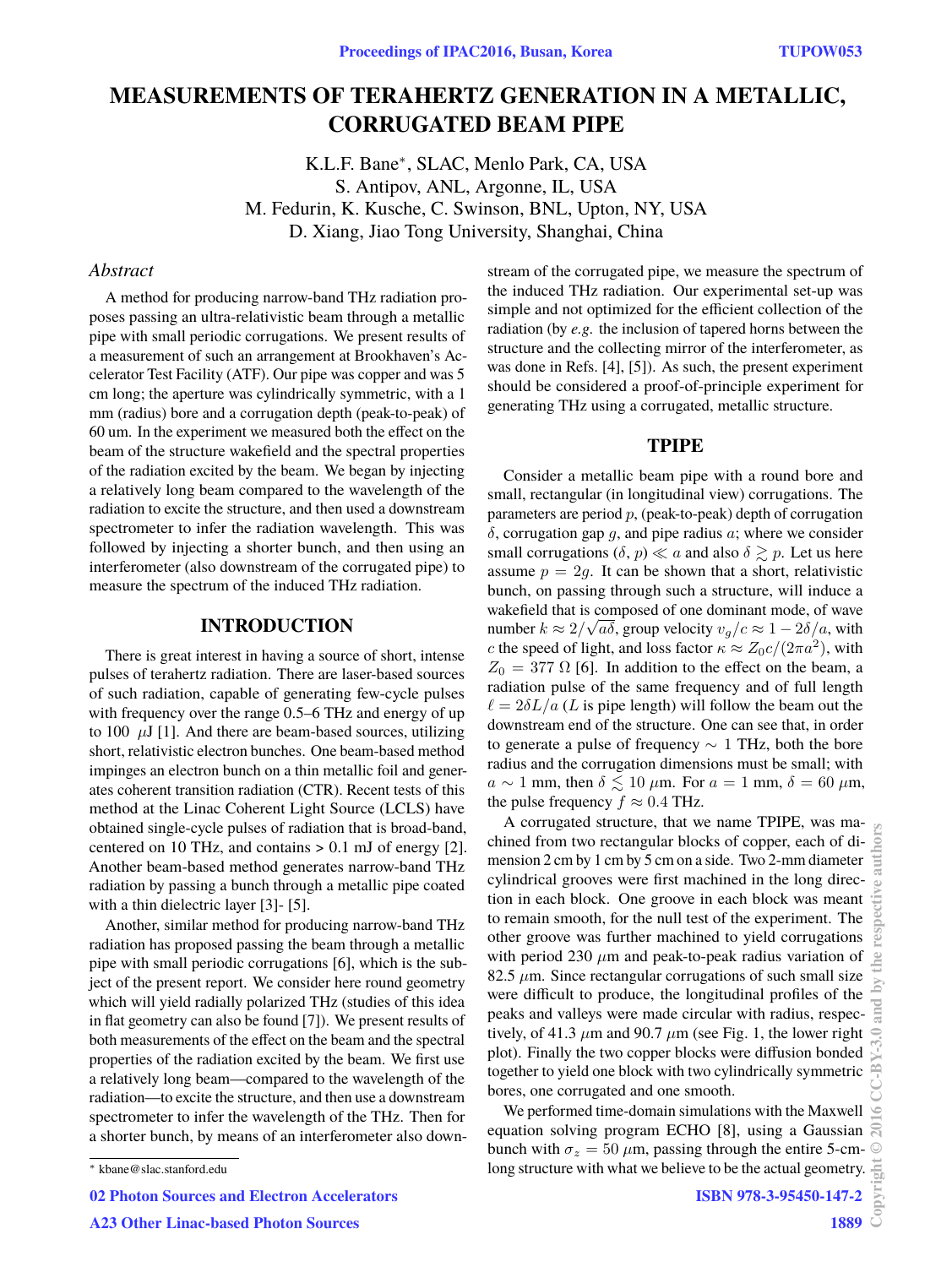The result is that a 6.5-mm-long THz pulse is generated, with frequency  $f = 403$  GHz and quality factor  $Q = 12$ . For a 50 pC bunch, the average energy loss is 30 keV, 90% of which (or  $1.2 \mu J$ ) ends up in the THz pulse, and  $10\%$  in Joule heating of the structure walls.

# **EXPERIMENT**

TPIPE was tested with beam at the Accelerator Test Facility at Brookhaven National Laboratory. A schematic of the experimental layout is presented on Fig. 1. A 57 MeV electron beam was initially shaped using a mask [9] and then sent through TPIPE to generate a THz pulse. After leaving the structure, the radiation pulse diffracts and follows the electron beam, and further downstream some of it is reflected by an off-axis parabolic mirror into a Michelson interferometer for characterization. Note that the mirror is located 17.5 cm downstream of TPIPE, and that in front of the mirror is a 2.5 cm diameter iris, which limits the radiation that is collected. The intensity of the THz signal collected by the interferometer was measured by a LHe bolometer. Meanwhile, the electron beam passed through a 3 mm diameter hole in the mirror and then into the spectrometer for characterization.



Figure 1: Sketch of the experimental layout. The profile of a section of TPIPE is given at the lower right.

To shape the beam we started by accelerating it off-crest in the accelerating section, in order to create a linear correlation between the longitudinal bunch coordinates *z* and energy *E*. When the beam passes through a dipole magnet ("dipole 1" in Fig. 1) it becomes horizontally dispersed as in an energy spectrometer. A transverse mask is placed after the first dipole to block electrons of certain energies. A second dipole of opposing sign ("dipole 2") restores the beam to its original state, minus, however, the electrons that were blocked. However, due to the original *E*-*z* correlation in the beam, the result is that the mask shape is left imprinted on the longitudinal charge distribution. In the experiment we monitored the shape of the beam immediately after the mask and were able to calibrate the image for the purpose of measuring the bunch length. This was done in the following way (with TPIPE kept retracted from the beam path): A mask with three periodic holes was inserted into the beam's path. The resulting three bunches excited a periodic signal by means of diffraction radiation on passing through the hole in the parabolic mirror. We measured the periodicity of the excited signal using the interferometer. Thus we were ISBN 978-3-95450-147-2 Copyright Copyright Copyright Copyright Copyright Copyright Copyright Copyright Copyright Copyright Copyright Copyright Copyright Copyright Copyright Copyright Copyright Copyright Copyright Copyright Copyright Copyright C

able to relate distances in pixels on the beam monitor image (after the mask) to longitudinal dimensions in microns on the shaped beam.

In addition, due to the *E*-*z* correlation of the beam, the image in the downstream spectrometer also carries information about the beam's longitudinal shape. Therefore, distances on the spectrometer image can be related to longitudinal distances within the beam.

# **RESULTS**

If we pass a long bunch with a short rise time—both compared to TPIPE's wavelength—through the structure, the beam will become energy modulated at the structure frequency (see *e.g.* [10]). If the long bunch begins with an energy chirp, then the wavelength of the mode can be measured on the spectrometer screen. In Fig. 2 we compare the energy spectrum measurements of: the original beam, with TPIPE removed from its path (top), the beam passing through the corrugated pipe in TPIPE (middle), and the beam passing through the smooth tube (bottom). First we note that the results for the cases of no TPIPE and the smooth pipe are similar, showing a chirped streak with no modulation. With the corrugated pipe (the middle frame) we see a clear modulation. Based on the spacing of the energy modulation and the calibration, we estimate that the frequency of the TPIPE mode is  $459 \pm 32$  GHz.



Figure 2: Spectrometer images: no structure (top), TPIPE (middle), smooth pipe (bottom). In all cases the beam is initially chirped, resulting in a horizontal streak on the screen. The green (red) line gives the energy distributions of a (b).

For the interferometer scans we need a shorter beam, generated using a mask, as described above. A fine, 20-mm-long interferometer scan, with the beam passing through TPIPE, is shown in Fig. 3a, where *ct* gives the mirror movement distance. This plot is actually the composite of three scans. The bunch charge was  $q = 50$  pC and the bunch length was measured, as discussed above, to have an rms value  $\sigma_z = 50 \ \mu \text{m}$ . The absolute value of the Fourier transform of this scan is given in Fig. 3b. We see a rather broad peak with a narrow horn on top. (Note that the dip at  $f = 550$  GHz is found in all the scans we performed and is likely the absorption frequency of a gas in the environment.) The spectrum that is recorded has a low frequency cut-off given by the apertures in the interferometer, and a high frequency cut-off

02 Photon Sources and Electron Accelerators